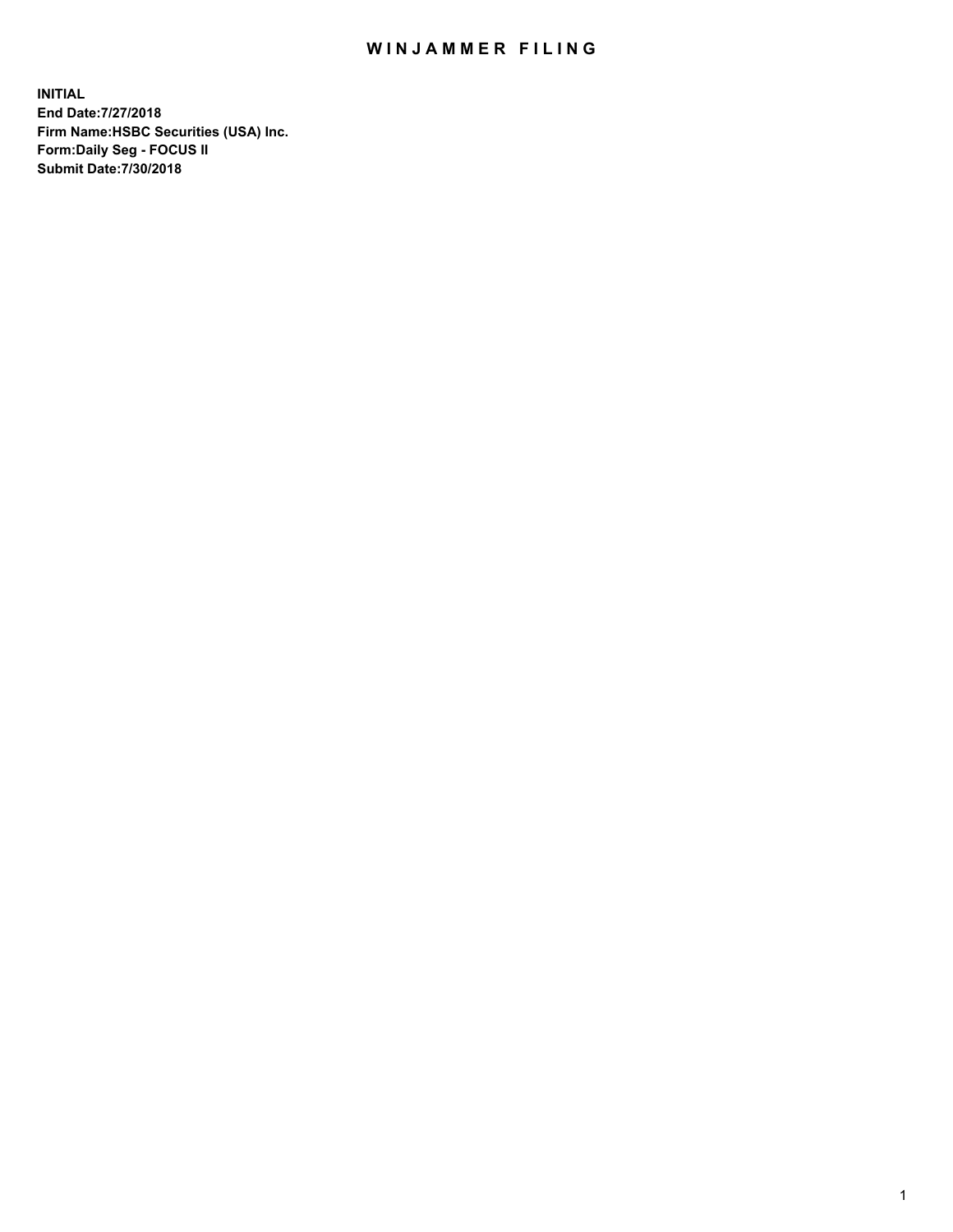**INITIAL End Date:7/27/2018 Firm Name:HSBC Securities (USA) Inc. Form:Daily Seg - FOCUS II Submit Date:7/30/2018 Daily Segregation - Cover Page**

| Name of Company                                                                                                                                                                                                                                                                                                                | <b>HSBC Securities (USA) Inc.</b>                           |
|--------------------------------------------------------------------------------------------------------------------------------------------------------------------------------------------------------------------------------------------------------------------------------------------------------------------------------|-------------------------------------------------------------|
| <b>Contact Name</b>                                                                                                                                                                                                                                                                                                            | <b>Michael Vacca</b>                                        |
| <b>Contact Phone Number</b>                                                                                                                                                                                                                                                                                                    | 212-525-7951                                                |
| <b>Contact Email Address</b>                                                                                                                                                                                                                                                                                                   | michael.vacca@us.hsbc.com                                   |
| FCM's Customer Segregated Funds Residual Interest Target (choose one):<br>a. Minimum dollar amount: : or<br>b. Minimum percentage of customer segregated funds required:% ; or<br>c. Dollar amount range between: and; or<br>d. Percentage range of customer segregated funds required between:% and%.                         | 147,000,000<br><u>0</u><br>0 <sub>0</sub><br>0 <sub>0</sub> |
| FCM's Customer Secured Amount Funds Residual Interest Target (choose one):<br>a. Minimum dollar amount: ; or<br>b. Minimum percentage of customer secured funds required:%; or<br>c. Dollar amount range between: and; or<br>d. Percentage range of customer secured funds required between: % and %.                          | 25,000,000<br><u>0</u><br>00<br>0 <sub>0</sub>              |
| FCM's Cleared Swaps Customer Collateral Residual Interest Target (choose one):<br>a. Minimum dollar amount: ; or<br>b. Minimum percentage of cleared swaps customer collateral required:% ; or<br>c. Dollar amount range between: and; or<br>d. Percentage range of cleared swaps customer collateral required between:% and%. | 95,000,000<br><u>0</u><br>00<br>00                          |

Attach supporting documents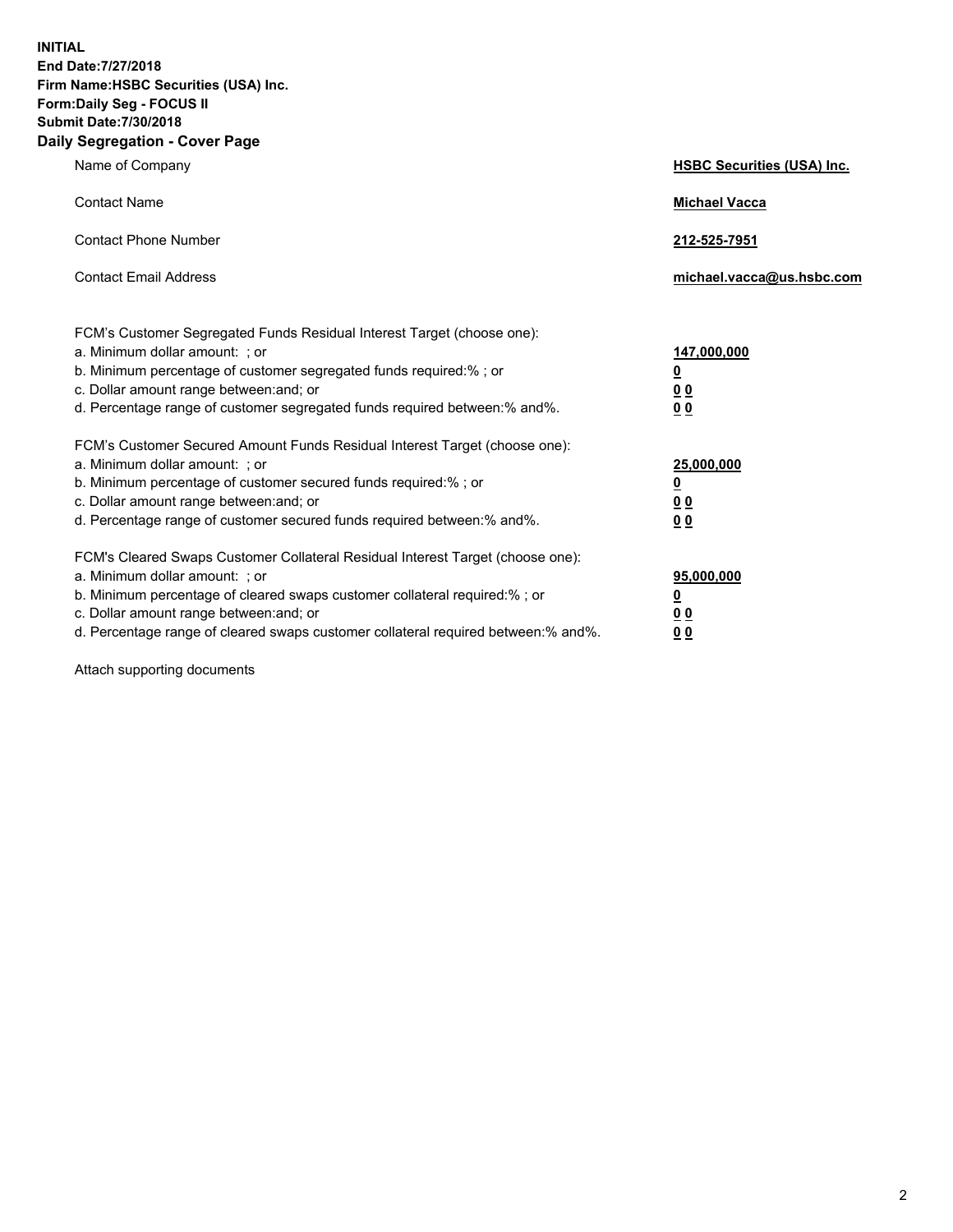**INITIAL End Date:7/27/2018 Firm Name:HSBC Securities (USA) Inc. Form:Daily Seg - FOCUS II Submit Date:7/30/2018 Daily Segregation - Secured Amounts** Foreign Futures and Foreign Options Secured Amounts Amount required to be set aside pursuant to law, rule or regulation of a foreign government or a rule of a self-regulatory organization authorized thereunder **0** [7305] 1. Net ledger balance - Foreign Futures and Foreign Option Trading - All Customers A. Cash **112,743,770** [7315] B. Securities (at market) **51,040,358** [7317] 2. Net unrealized profit (loss) in open futures contracts traded on a foreign board of trade **-5,513,178** [7325] 3. Exchange traded options a. Market value of open option contracts purchased on a foreign board of trade **0** [7335] b. Market value of open contracts granted (sold) on a foreign board of trade **0** [7337] 4. Net equity (deficit) (add lines 1. 2. and 3.) **158,270,950** [7345] 5. Account liquidating to a deficit and account with a debit balances - gross amount **997,913** [7351] Less: amount offset by customer owned securities **-996,255** [7352] **1,658** [7354] 6. Amount required to be set aside as the secured amount - Net Liquidating Equity Method (add lines 4 and 5) **158,272,608** [7355] 7. Greater of amount required to be set aside pursuant to foreign jurisdiction (above) or line 6. **158,272,608** [7360] FUNDS DEPOSITED IN SEPARATE REGULATION 30.7 ACCOUNTS 1. Cash in banks A. Banks located in the United States **109,727,098** [7500] B. Other banks qualified under Regulation 30.7 **0** [7520] **109,727,098** [7530] 2. Securities A. In safekeeping with banks located in the United States **19,591,617** [7540] B. In safekeeping with other banks qualified under Regulation 30.7 **0** [7560] **19,591,617** [7570] 3. Equities with registered futures commission merchants A. Cash **0** [7580] B. Securities **0** [7590] C. Unrealized gain (loss) on open futures contracts **0** [7600] D. Value of long option contracts **0** [7610] E. Value of short option contracts **0** [7615] **0** [7620] 4. Amounts held by clearing organizations of foreign boards of trade A. Cash **0** [7640] B. Securities **0** [7650] C. Amount due to (from) clearing organization - daily variation **0** [7660] D. Value of long option contracts **0** [7670] E. Value of short option contracts **0** [7675] **0** [7680] 5. Amounts held by members of foreign boards of trade A. Cash **38,627,220** [7700] B. Securities **31,448,741** [7710] C. Unrealized gain (loss) on open futures contracts **-5,513,178** [7720] D. Value of long option contracts **0** [7730] E. Value of short option contracts **0** [7735] **64,562,783** [7740] 6. Amounts with other depositories designated by a foreign board of trade **0** [7760] 7. Segregated funds on hand **0** [7765] 8. Total funds in separate section 30.7 accounts **193,881,498** [7770] 9. Excess (deficiency) Set Aside for Secured Amount (subtract line 7 Secured Statement Page 1 from Line 8) **35,608,890** [7380] 10. Management Target Amount for Excess funds in separate section 30.7 accounts **25,000,000** [7780]

11. Excess (deficiency) funds in separate 30.7 accounts over (under) Management Target **10,608,890** [7785]

3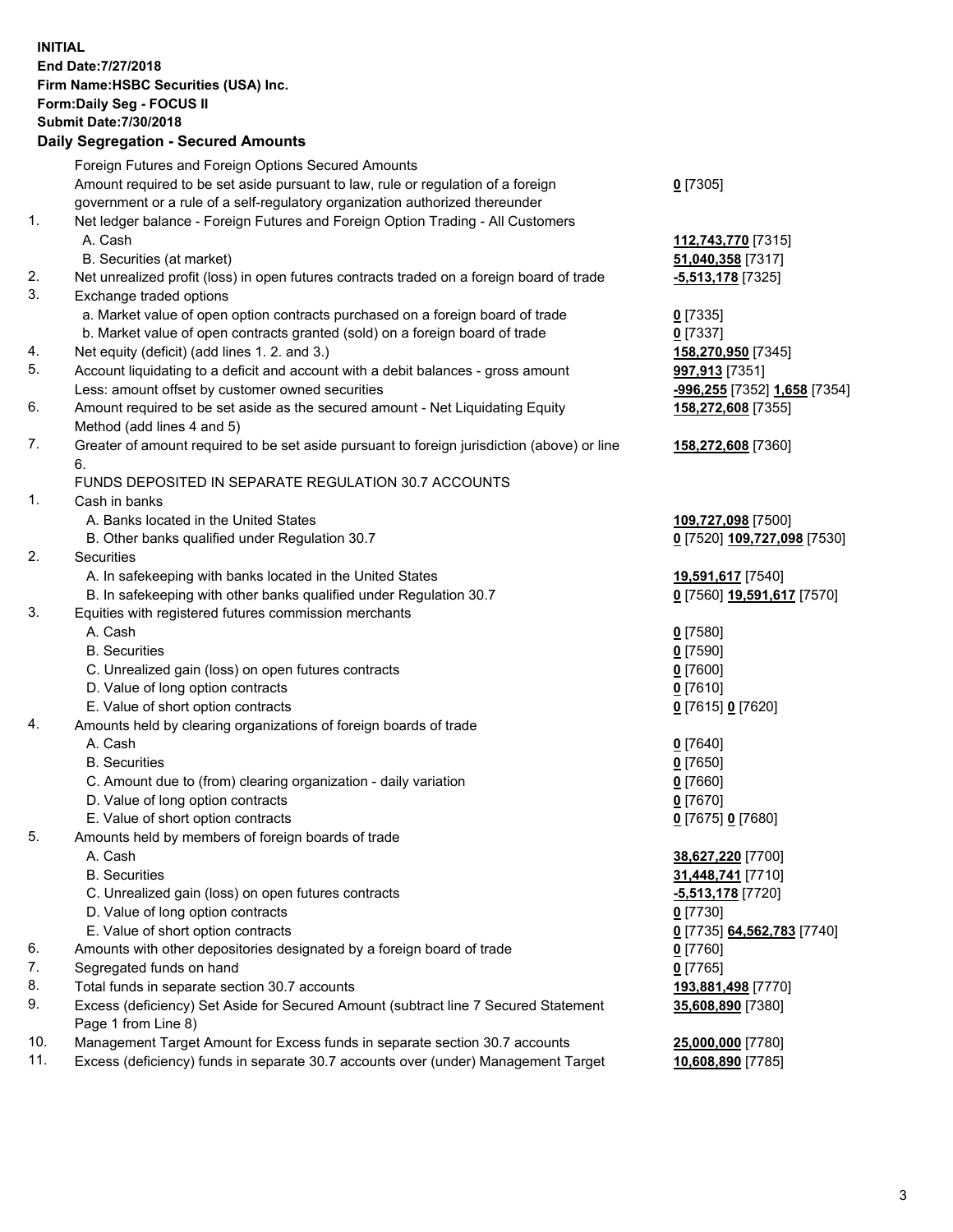| <b>INITIAL</b> |                                                                                     |                                           |
|----------------|-------------------------------------------------------------------------------------|-------------------------------------------|
|                | End Date: 7/27/2018                                                                 |                                           |
|                | Firm Name: HSBC Securities (USA) Inc.                                               |                                           |
|                | Form: Daily Seg - FOCUS II                                                          |                                           |
|                | <b>Submit Date: 7/30/2018</b>                                                       |                                           |
|                | Daily Segregation - Segregation Statement                                           |                                           |
|                | SEGREGATION REQUIREMENTS(Section 4d(2) of the CEAct)                                |                                           |
| 1.             | Net ledger balance                                                                  |                                           |
|                | A. Cash                                                                             | -13,176,031 [7010]                        |
|                | B. Securities (at market)                                                           | 1,738,799,177 [7020]                      |
| 2.             | Net unrealized profit (loss) in open futures contracts traded on a contract market  | 278,567,648 [7030]                        |
| 3.             | Exchange traded options                                                             |                                           |
|                | A. Add market value of open option contracts purchased on a contract market         | 282,085,967 [7032]                        |
|                | B. Deduct market value of open option contracts granted (sold) on a contract market | -135,043,240 [7033]                       |
| 4.             | Net equity (deficit) (add lines 1, 2 and 3)                                         | 2,151,233,521 [7040]                      |
| 5.             | Accounts liquidating to a deficit and accounts with                                 |                                           |
|                | debit balances - gross amount                                                       | 87,061,443 [7045]                         |
|                | Less: amount offset by customer securities                                          | <mark>-87,061,414</mark> [7047] 29 [7050] |
| 6.             | Amount required to be segregated (add lines 4 and 5)                                | 2,151,233,550 [7060]                      |
|                | FUNDS IN SEGREGATED ACCOUNTS                                                        |                                           |
| 7.             | Deposited in segregated funds bank accounts                                         |                                           |
|                | A. Cash                                                                             | 25,913,987 [7070]                         |
|                | B. Securities representing investments of customers' funds (at market)              | $0$ [7080]                                |
|                | C. Securities held for particular customers or option customers in lieu of cash (at | 392,390,885 [7090]                        |
|                | market)                                                                             |                                           |
| 8.             | Margins on deposit with derivatives clearing organizations of contract markets      |                                           |
|                | A. Cash                                                                             | 415,092,074 [7100]                        |
|                | B. Securities representing investments of customers' funds (at market)              | 10,785 [7110]                             |
|                | C. Securities held for particular customers or option customers in lieu of cash (at | 1,293,462,812 [7120]                      |
|                | market)                                                                             |                                           |
| 9.             | Net settlement from (to) derivatives clearing organizations of contract markets     | -22,280,314 [7130]                        |
| 10.            | Exchange traded options                                                             |                                           |
|                | A. Value of open long option contracts                                              | 282,085,967 [7132]                        |
|                | B. Value of open short option contracts                                             | -135,043,240 [7133]                       |
| 11.            | Net equities with other FCMs                                                        |                                           |
|                | A. Net liquidating equity                                                           | 7,391,857 [7140]                          |
|                | B. Securities representing investments of customers' funds (at market)              | $0$ [7160]                                |
|                | C. Securities held for particular customers or option customers in lieu of cash (at | $0$ [7170]                                |
|                | market)                                                                             |                                           |
| 12.            | Segregated funds on hand                                                            | 52,945,480 [7150]                         |
| 13.            | Total amount in segregation (add lines 7 through 12)                                | 2,311,970,293 [7180]                      |
| 14.            | Excess (deficiency) funds in segregation (subtract line 6 from line 13)             | 160,736,743 [7190]                        |
| 15.            | Management Target Amount for Excess funds in segregation                            | 147,000,000 [7194]                        |

16. Excess (deficiency) funds in segregation over (under) Management Target Amount Excess

**13,736,743** [7198]